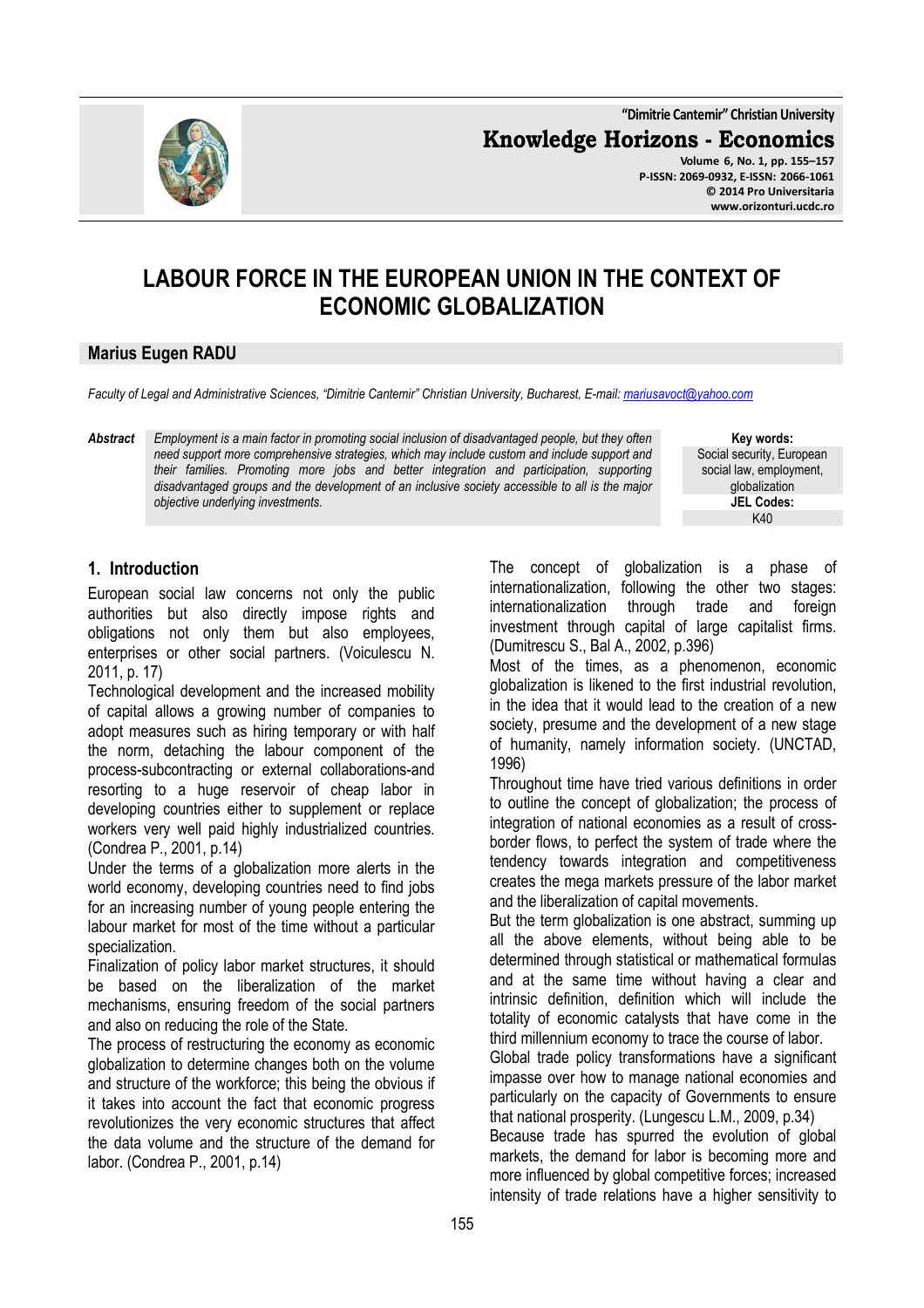national economies to international fluctuations in demand for their products and prices.

The labor market was in ancient times the most fragile and most sensitive of markets, complementing that of the capital. Investing in human capital is the first priority in the contemporary society, increasingly confronted with the fast pace of scientific and technological news, but also with innovations in the sphere of trade and financial relations. (Romanescu L.M., Romanescu O.G., 2007, p.28)

## **2. Labor Force in the European Union**

The process of building European Union as a legal entity of freestanding reflected forever, but at a different level gradually, the need for maintaining a balance between the economic and the social dimension, and the result of this phenomenon, the process of economic and social integration of the poor country was not one along straight lines.

The idea and development work in the community, the Council of Europe launched new and open Methods of coordination-the M.O.C. creating a new framework for cooperation between Member States to ensure the convergence of national policies in order to achieve common objectives.

The reforms of recent years have helped to increase the capacity of the labour market to cope with economic shocks, but if growth delay and continue the process of reform of this market, there is a risk that the stagnation of human labor and increasing unemployment to persist in an economy. (Popescu A., 2008, p.333)

The correlation of employment policies with the work social inclusion is treated differently by the Member States of the EU, some of them emphasizing the removal of barriers to labour market participation, while others accord greater attention to policies concerning groups excluded or the gap improved risk.

Thus, according to Regulation (EC) No. 1927/2006 of the European Parliament and of the Council of 20 December 2006 on establishing the European Fund for adjustment to globalization is the professional reintegration of European workers affected by redundancies resulting from the profound transformations suffered by international trade.

Aid granted to an individual and is thus limited in time.

Long-term, substantive measures aim to support workers made redundant when finding a new job and to keep it.

Until 31 December 2011, the Fund has granted aid to workers who have lost their jobs due to the global economic and financial crisis.

European Fund for Adjustment to Globalization (FEG) has helped a total of 15 700 workers made redundant due to the economic crisis and the effects of globalization to find new opportunities for jobs in 2012, according to a report adopted today by the European Commission. FEG has provided more than EUR 73.5 million to help workers in 11 Member States (Austria, Denmark, Finland, France, Germany, Ireland, Italy, Netherlands, Romania, Spain and Sweden), which were supplemented by EUR 51,7 million coming from national resources.

Based on this experience, the Commission has proposed continuing the operation of the Fund during the period 2014-2020. On 11 October 2013, the Council and the European Parliament agreed on the text of the new regulation Member States allowing the FEG seek EGF co-financing under the new rules beginning in January 2014.

Employment has become an absolute priority in the context of the revised Lisbon strategy. This is reflected in the programming of Community financial instruments for the period 2007-2013 (European Programme for employment and social solidarity, European social fund and European regional development Fund).

At the same time, the Commission supports the fight against unemployment and undeclared work through the modernization of public employment services and by promoting flexibility among employers and employees.

For a better promotion of the principle of equality between men and women, the Commission adopted in 2010 women's Charter which stresses the need to consider gender equality in all its policies, proposing five priority areas of action. The five priority areas identified are: equal economic independence, equal remuneration for the same work and the provision of an equivalent, equality in decision making, dignity, integrity and ending gender-based violence, equality between women and men in the framework of external actions. (Radu D., 2012, p.226)

It encourages the adoption of different political approaches depending on key economic sectors such as the service sector, as well as according to the categories of employees who could be better integrated in the labour market (e.g., women and the elderly). The Commission shall allow Member States to use state aid and VAT reductions as instruments for promoting employment.

At the community level was created the program PROGRESS which aims to support financially the implementation of the objectives of the European Union in the field of employment and Social Affairs. PROGRESS finances the activities of analysis and mutual learning, awareness and dissemination, as well as the aid of key players during the period 2007-2013. The program is divided into five sections corresponding to the five main areas of activity: employment, social inclusion and protection, working conditions, anti